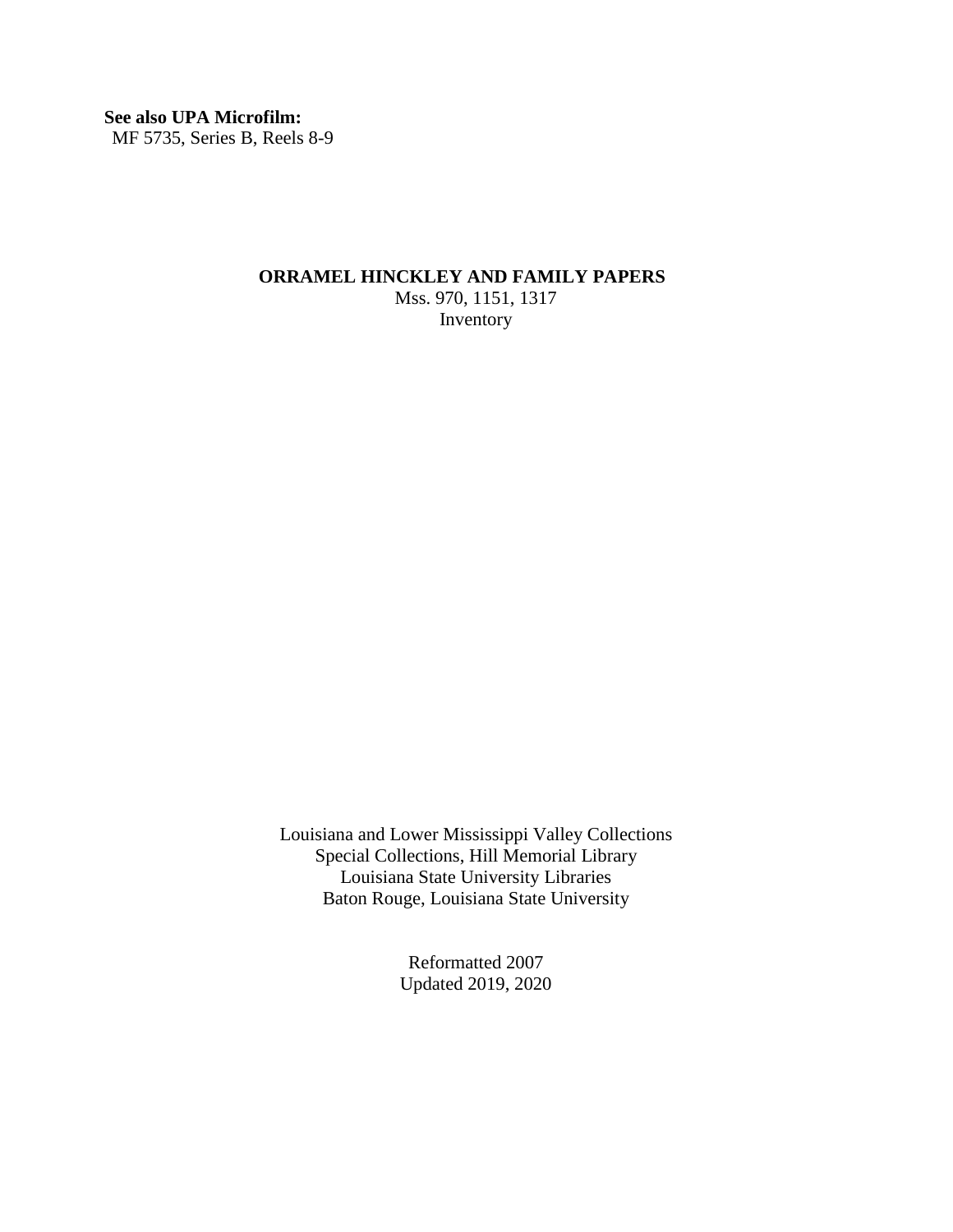## **CONTENTS OF INVENTORY**

**Use of manuscript materials.** If you wish to examine items in the manuscript group, please place a request via the Special Collections Request System. Consult the Container List for location information.

**Photocopying.** Should you wish to request photocopies, please consult a staff member. Do not remove items to be photocopied. The existing order and arrangement of unbound materials must be maintained.

**Publication.** Readers assume full responsibility for compliance with laws regarding copyright, literary property rights, and libel.

Proper acknowledgement of LLMVC materials must be made in any resulting writing or publications. The correct form of citation for this manuscript group is given on the summary page. Copies of scholarly publications based on research in the Louisiana and Lower Mississippi Valley Collections are welcomed.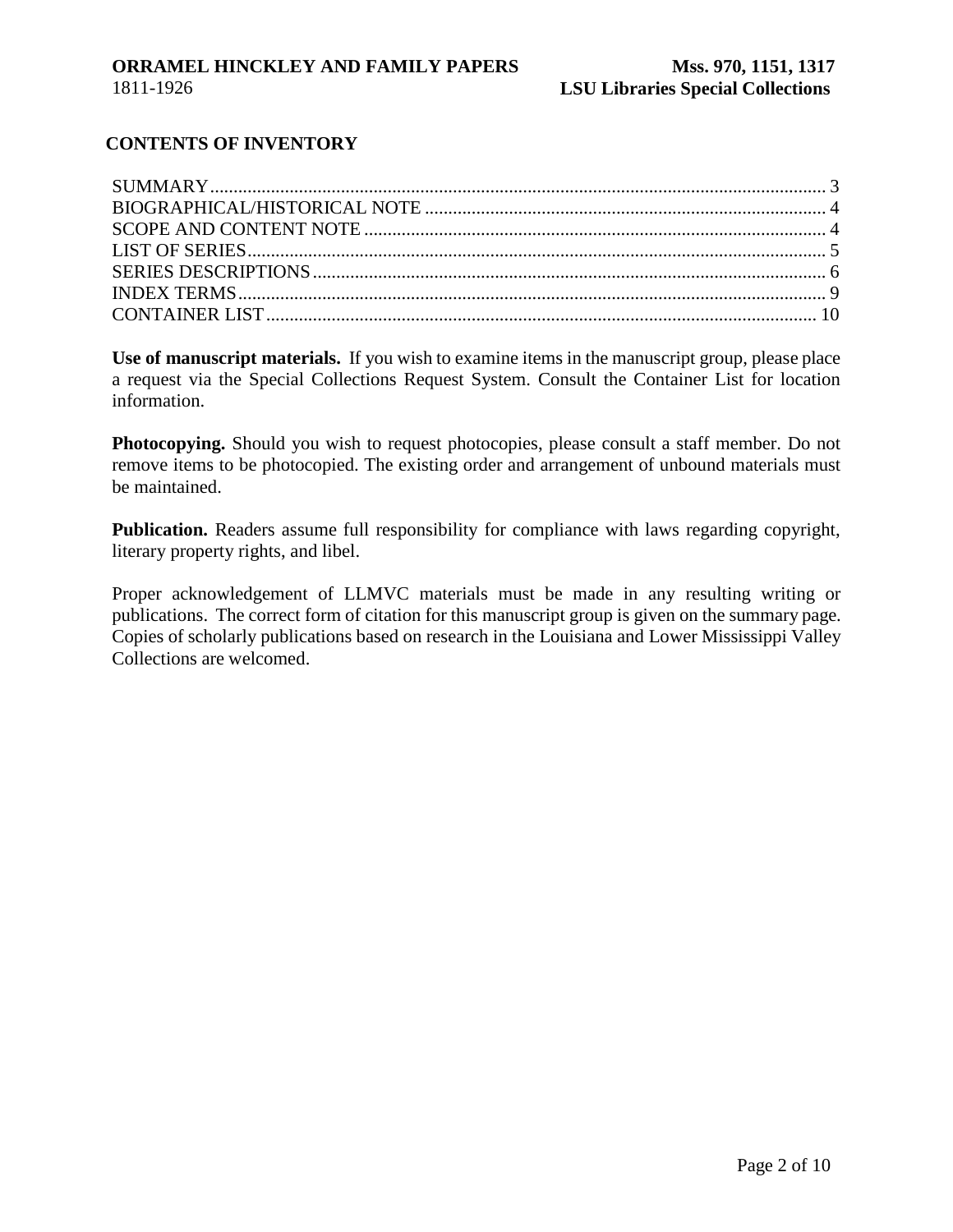## **SUMMARY**

<span id="page-2-0"></span>

| Size.                          | 335 items, 14 manuscript volumes                                                                                                                                                                                                                                                                                                                                                                                                                                                              |  |  |
|--------------------------------|-----------------------------------------------------------------------------------------------------------------------------------------------------------------------------------------------------------------------------------------------------------------------------------------------------------------------------------------------------------------------------------------------------------------------------------------------------------------------------------------------|--|--|
| Geographic<br>locations.       | Washington, La.; Opelousas, La.; Brookfield, Conn.; New Orleans, La.;<br>Mobile Ala.; Nashville, Tenn.; New Albany, Ind.; Natchez, Miss.;<br>Louisville, Ky.; Cincinnati, Ohio; Alexandria, Va.                                                                                                                                                                                                                                                                                               |  |  |
| <b>Inclusive dates.</b>        | 1811-1926                                                                                                                                                                                                                                                                                                                                                                                                                                                                                     |  |  |
| <b>Bulk dates.</b>             | 1830-1867                                                                                                                                                                                                                                                                                                                                                                                                                                                                                     |  |  |
| Language.                      | English, French                                                                                                                                                                                                                                                                                                                                                                                                                                                                               |  |  |
| Summary.                       | Personal and business papers and accounting books of Orramel<br>Hinckley, a steamboat captain of Saint Landry Parish, Louisiana, include<br>letters related to family news and children's education, family<br>photographs, and records related to the vessels he operated Civil War<br>materials pertain to the shipment of goods for the Confederate Army. A<br>ledger from the tanning business of the related Norton and Gardner<br>families, also of St. Landry Parish is also included. |  |  |
| Organization.                  | Chronological.                                                                                                                                                                                                                                                                                                                                                                                                                                                                                |  |  |
| <b>Restrictions on</b>         | No restrictions on access.                                                                                                                                                                                                                                                                                                                                                                                                                                                                    |  |  |
| access.                        |                                                                                                                                                                                                                                                                                                                                                                                                                                                                                               |  |  |
| <b>Related</b><br>collections. | Gardner Family Papers, Mss. 970                                                                                                                                                                                                                                                                                                                                                                                                                                                               |  |  |
| Copyright.                     | Copyright of the original materials is retained by descendants of the<br>creators in accordance with U.S. copyright law.                                                                                                                                                                                                                                                                                                                                                                      |  |  |
| <b>Citation.</b>               | Orramel Hinckley and Family Papers, Mss. 1151, 1317, 970, Louisiana<br>and Lower Mississippi Valley Collections, LSU Libraries, Baton Rouge,<br>La.                                                                                                                                                                                                                                                                                                                                           |  |  |
| <b>Stack location(s).</b>      | J:9; OS:H; U:291                                                                                                                                                                                                                                                                                                                                                                                                                                                                              |  |  |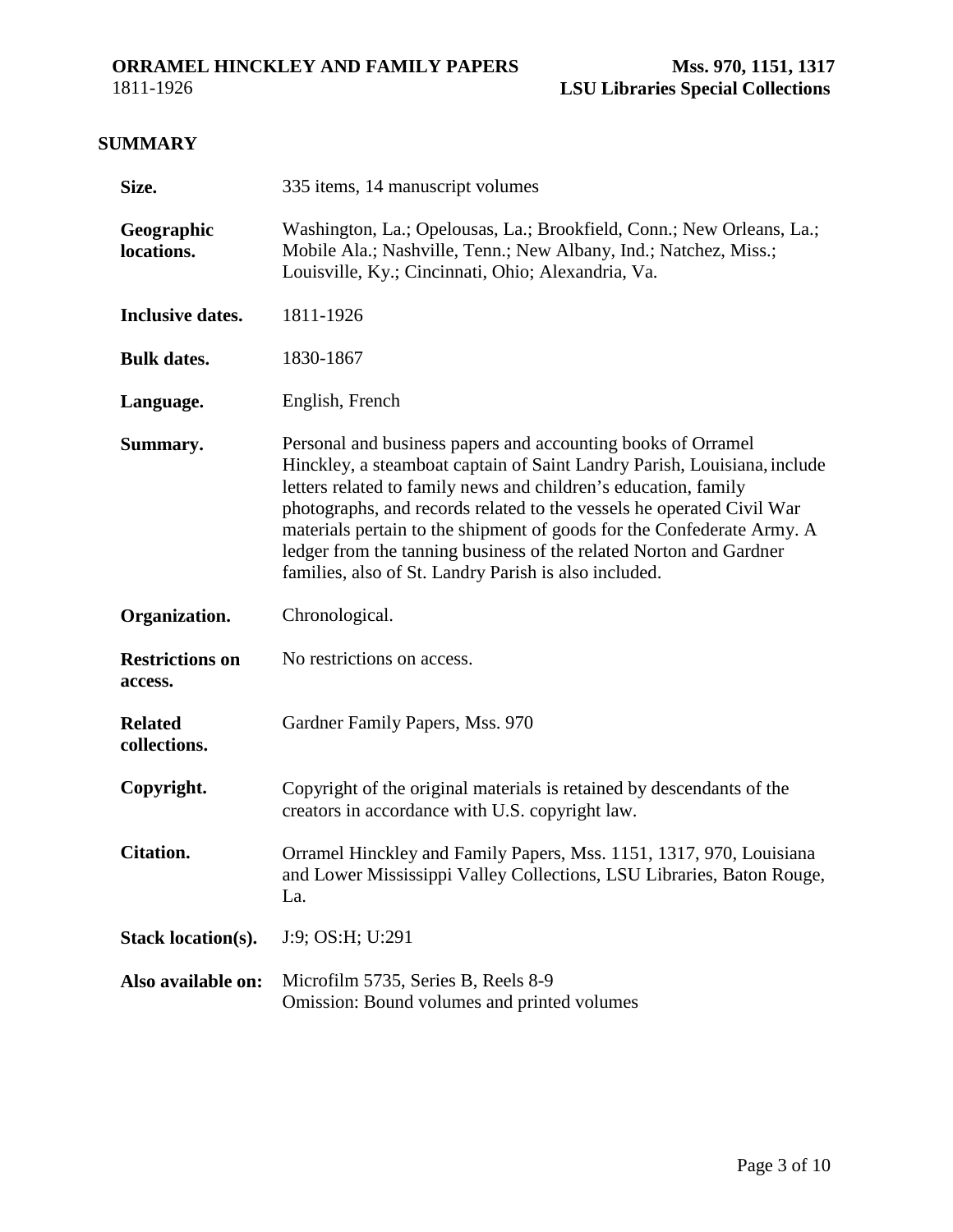## **BIOGRAPHICAL/HISTORICAL NOTE**

<span id="page-3-0"></span>Orramel Hinckley (1813-1868) was a steamboat owner and captain whose business was centered principally in New Orleans and Opelousas, Louisiana. His wife, Anna Hawley Gardner (1824- 1886), and son, Orramel Strong Hinckley (1840-1885), lived in Washington, Louisiana, in St. Landry Parish. Anna Hawley Gardner was the daughter of Thomas Gardner and granddaughter of Asa Norton, tanners and dealers in hides and deer skins in St. Landry Parish.

### <span id="page-3-1"></span>**SCOPE AND CONTENT NOTE**

Personal and business papers and account books (1834-1897) of Orramel Hinckley document his work as a steamboat captain and include volumes containing cash debts, credits and accounts of the owners of the steamboat *Anna* (1854-1855), list of accounts for the steamer *A. W. Glaze* (1854- 1855), accounts for the steamer *Aline* (1858-1863), insurance records (1860), lists of crew, expenses, and cash paid for barge workers(1863), and receipts and expensesfor the flatboat *Robert E. Lee*. Other correspondence pertains to family matters and to the education of the Hinckley children at the Alexandria Boarding School in Alexandria, Virginia, and a manuscript volume contains poems by Orramel S. Hinckley. The collection also includes five photographs of Hinckley family members.

Civil War letters and items pertain largely to the transportation of government stores and the procurement of supplies for the Confederate Army. Hinckley served as a second lieutenant on Confederate transport vessels. A letter of Orran Gardner requests clothing and describes camp conditions and United States Army prisoners of war. Confederate States' tax receipts and amnesty oaths signed by O. Hinckley and O. S. Hinckley are included.

Papers (1811-1855) and a ledger (1835-1849) of Asa Norton and Thomas Gardner relate to their activities as tanners and leather dealers. A volume (1853-1859) contains orders, memoranda, and a list of slaves belonging to the estate of Mary Gardner.

Printed volumes include directions for the use of medicines (1841) and the by-laws and rules of the New Albany Chapter of the Royal Arch Masons (1851).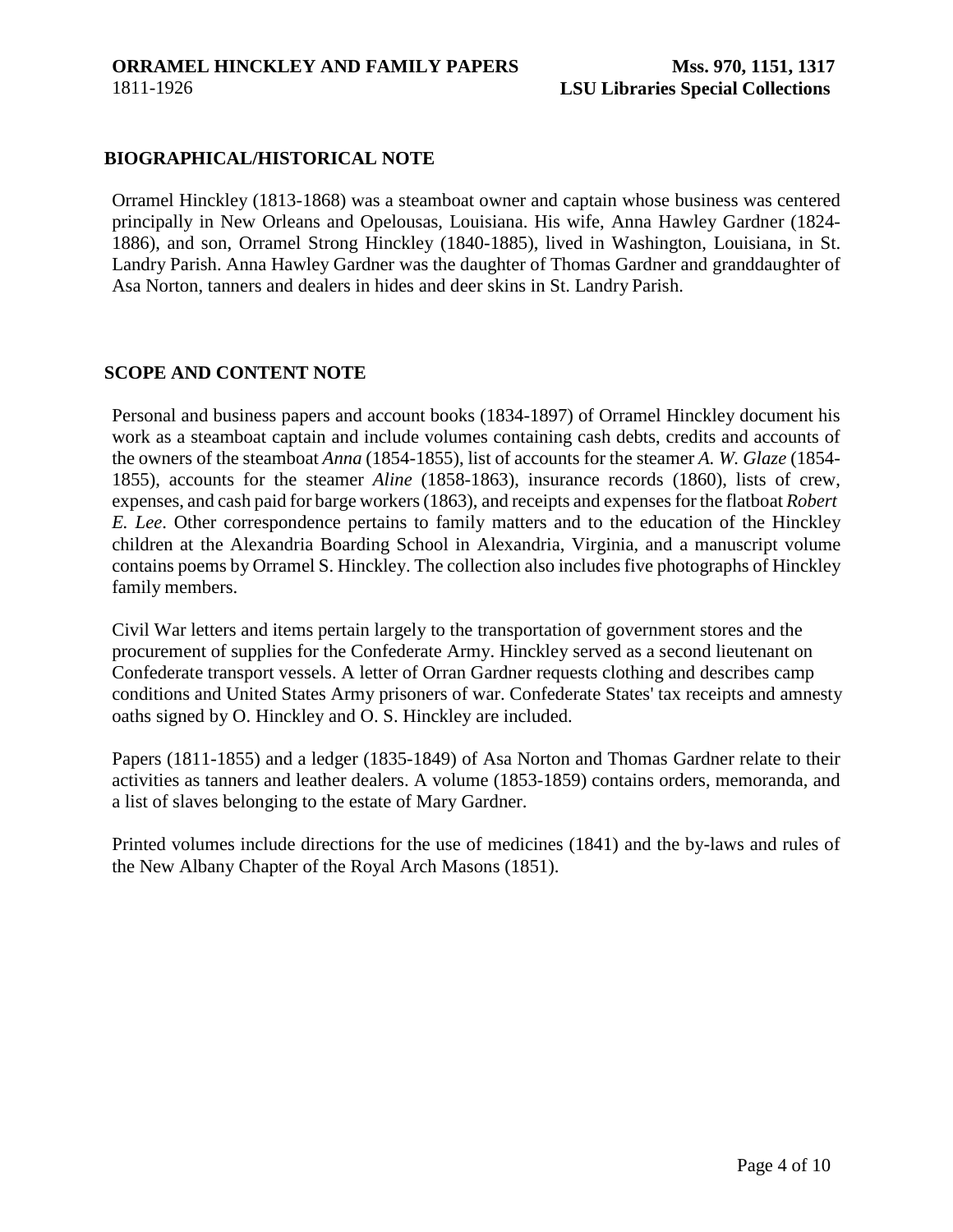## <span id="page-4-0"></span>**LIST OF SERIES**

**Series I. Gardner and Norton Families, 1811-1860, undated** 

**Series II. Orramel Hinckley Business Papers, 1834-1867**

**Series III. Hinckley Family Personal Papers, 1835-1897, undated** 

**Series IV. Printed Items and Photographs, 1841-1926, undated**

**Series V. Manuscript Volumes, 1835-1883, undated**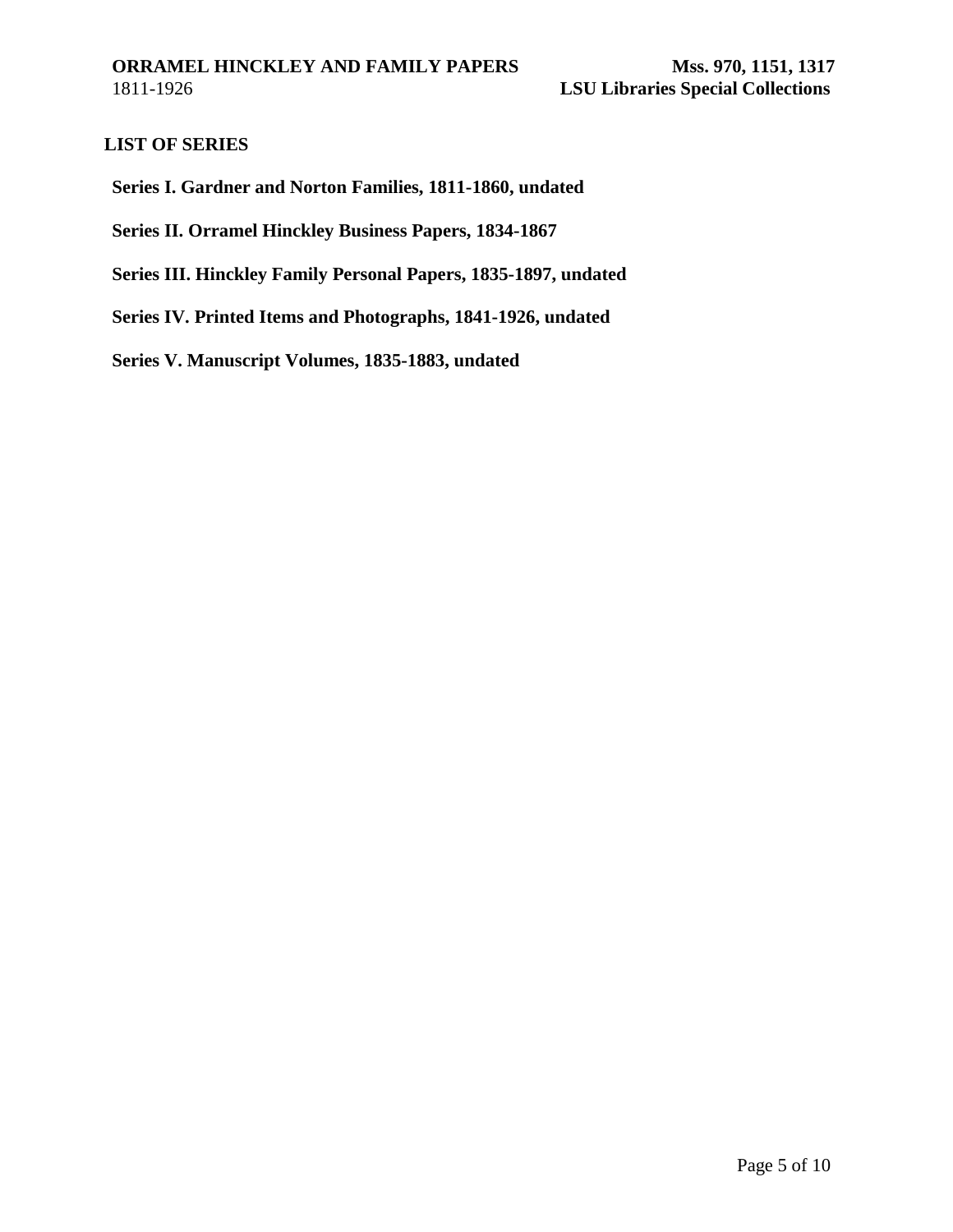#### **ORRAMEL HINCKLEY AND FAMILY PAPERS** 1811-1926

### <span id="page-5-0"></span>**SERIES DESCRIPTIONS**

[The collection is arranged chronologically, but like items are described in groups below. See the Container List for description reflecting physical arrangement.]

#### **Series I. Gardner and Norton Families, 1811-1860, undated**

Business papers include a bill of sale of a cattle brand to Asa Norton (1811), a land agreement between Asa Norton and Antoine Fournelle (1812), various receipts and account sheets for Thomas Gardner (1816-1818, 1827-1829), including a receipt for a horse for William Dalton (1825) and an account sheet for Charles Norton (1827). These papers also include a certificate appointing Thomas Gardner Overseer of the Thirteenth Road District of St. Landry Parish (1818) and directions for different methods of tanning and using different varieties of Moroccan leather (undated).

Correspondence includes a letter from John Gardner to his brother and sister-in-law, Mr. and Mrs. Thomas Gardner, informing them of his engagement (1817) and a later letter to Mrs. Gardner from John Gardner tells of his wife's death (1820). A letter from Polly Gardner to her sister Harriet Hawley in Connecticut provides family news (1821) and a letter to Thomas Gardner from John Maddox discusses the death of Maddox's brother and inquires about any land or money he left behind (1824). Letters to Thomas Gardner from John Hawley discuss his crops and provide updates about his family (1831) and documents surrounding the estates of Mary Norton and Thomas Gardner are also included (1844, 1860). Finally, a letter from Orran Gardner from Camp Boggs, a prisoner of war camp in Shreveport, Louisiana, requests an overcoat and pants, as no more are to be issued. He discusses the amount of food issued to each person and talks of the number of Yankee prisoners and deserters at the camp (undated).

### **Series II. Orramel Hinckley Business Papers, 1834-1867**

A letter from Erasmus W. Benton recommends Orramel Hinckley as a trusted steamboat engineer (1834). A number of business letters are written to Hinckley (1851-1860), many from Capt. Louaillier (1857-1860), including one discussing the burning of the Steamer *A. W. Glaze* (1857), and many from Augustin & Thibaud with information for sugar planters (1859).

Financial papers such as account sheets (1837-1839), tax receipts, shipping receipts, balance sheets (1850-1866), shipping agreements (1851), and insurance certificates for the Steamboat *Nina Simmes* (1860) are included, as are a land grant of Thomas Byrne (1853), and an act of copartnership of Hinckley and others (1860). Later business letters are addressed to O. Hinckley and Son (1866-1867).

Items during the Civil War pertain largely to the transportation of government stores and the procurement of supplies for the Confederate Army. They include orders to Captain Hinckley to organize the men and protect the town of Washington, Louisiana (October 1861), a certificate stating Mel Hinckley an active member and recruiting officer for the Orleans Flying Cavalry Squadron (May 1861), and the appointment of O. S. Hinckley Second Lieutenant of the State Boat *Anna Perrett* of the Militia of Louisiana (June 1862). Other letters and orders concern government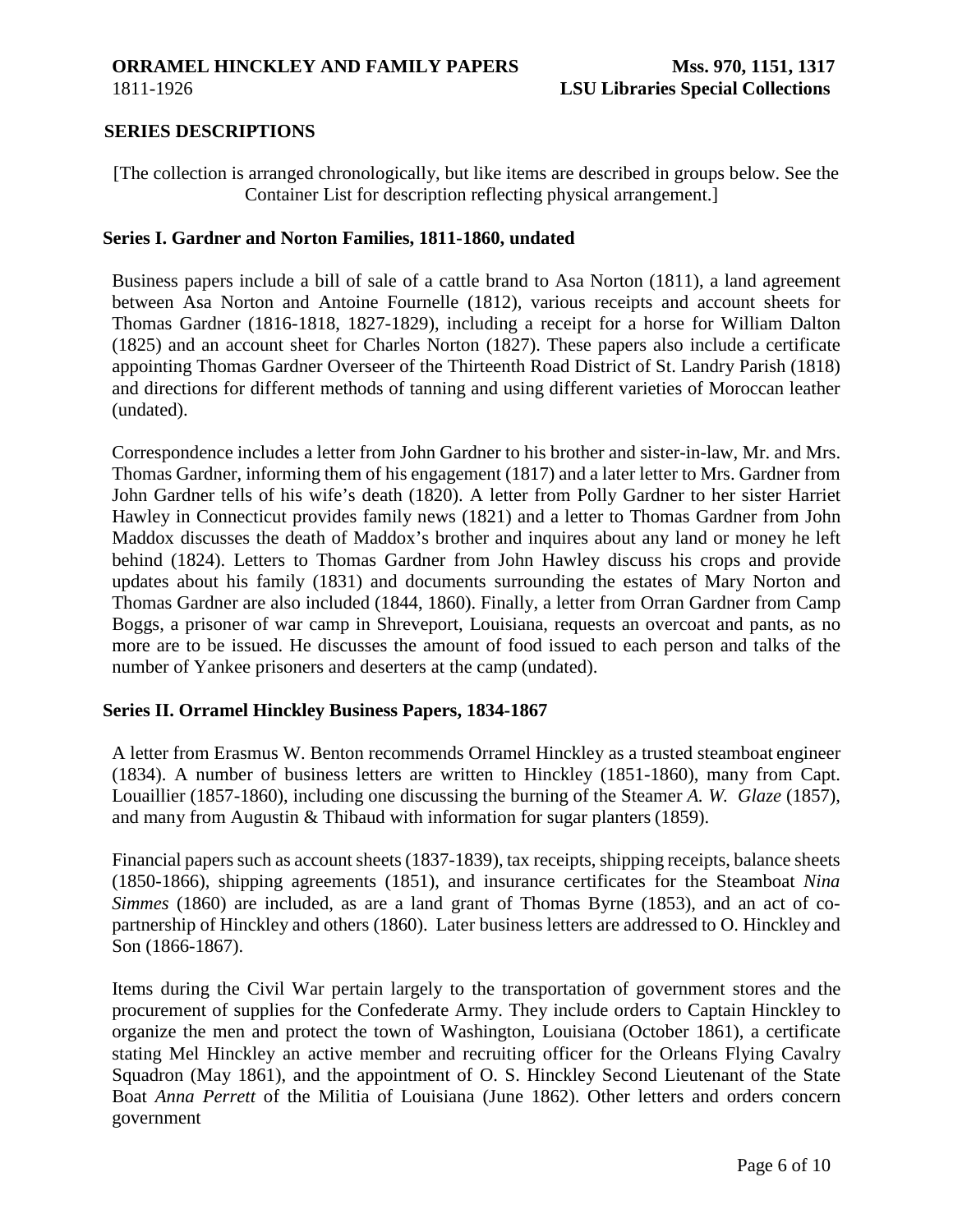# **ORRAMEL HINCKLEY AND FAMILY PAPERS**

### 1811-1926

## **Mss. 970, 1151, 1317 LSU Libraries Special Collections**

supplies and transportation of stores (1863-1864), including one order from Headquarters, Trans-Mississippi Department, Office of the Cotton Bureau pertaining to General Taylor's order against trading with the enemy and penalties for buying cotton to take to the enemy (March 1864). Confederate States' tax receipts (1864) are also included as is the amnesty oath for O. Hinckley.

# **Series III. Hinckley Family Personal Papers, 1835-1897, undated**

Letters from Hinckley to his nephew in Mobile, Alabama, discuss his work, places he visits, and other family members (1835-1836). The first letter to Anna Gardner from Orramel Hinckley is written before their marriage (January 13, 1839) and subsequent letters are written after they are married, with Hinckley writing from various steamers (1839-1860). A number of letters are written from Orramel S. Hinckley to his father (1850, 1855) and mother (1854-1855) discussing family members and studies. A letter from Benjamin Hallowell of Alexandria Boarding School to Orramel Hinckley discusses his son (1855), while a letter to Hinckley from

L. W. Everitt, a teacher and surgeon, discusses O. S. Hinckley's education and gift for studying medicine and encourages Hinckley to allow his son to pursue it (1860).

Also included is the funeral announcement for Charles Hinckley, son of Orramel Hinckley, aged four (1847), a poem for Orramel Hinckley (1850), and an invitation to the Annual Hoosier Ball (1857). A certificate of registration appointing Orramel Hinckley a Royal Arch Mason (1850), the funeral notice of Rev. B. F. Wilson (1860), and an oath to the Constitution and voting registration for O. Hinckley (1867) are included, along with an invitation to a Fancy Dress Ball to Mrs. Hinckley and Family at the Masonic Hall (1869).

The funeral notice for Orramel Hinckley (1868) is included as are funeral notices (in French) for Octave Roy (1872), Jean Baptiste Roy (1873), Arthur Roy (1873), and Louise Pitre (1876). Also included are the estate of Orramel Hinckley (1879), funeral notices for Orramel Strong Hinckley, aged 45 (1885), Anna Gardner (1886), Joseph Muller (1888), Elbert Gantt (1888), Eraste Roy (1893), Anna Melanie Roger (1897), and Amanda Melvina Tesson (1897). A letter from Henry Hinckley discusses ancestors of the family (1875), as do copies and extracts of genealogical data (undated).

## **Series IV. Printed Items and Photographs, 1841-1926, undated**

Newspaper issues include *Le Courier des Opelousas*, July 27, 1867, Vol. XV, No.7 (in French and in English) and *The Washington Argus,* July 14, 1887, Vol. VI, No.34.

Photographs of Capt. and Mrs. Orramel Hinckley (undated) and Anna and Delia Hinckley and brother (undated) are included, as well as two photographs of a home (April 1926) and a photograph of an unidentified woman by the grave of Louis M. Roger, died 1903 (April 1926).

Two printed volumes are included in the collection, one entitled *Plain Directions for the Use of the Articles in the Medicine Chest, and for the Treatment of the Ordinary Diseases of the Human System* by Thomas Ritter, M.D., (New York: Rotary Press, 1841), the other *By-laws and Rules of Order of New Albany Chapter, No. 17, of Royal Arch Masons,* Adopted July 23, 1850; Royal Arch Masonry, 2378, (New Albany [Indiana]: Kent & Norman, 1851).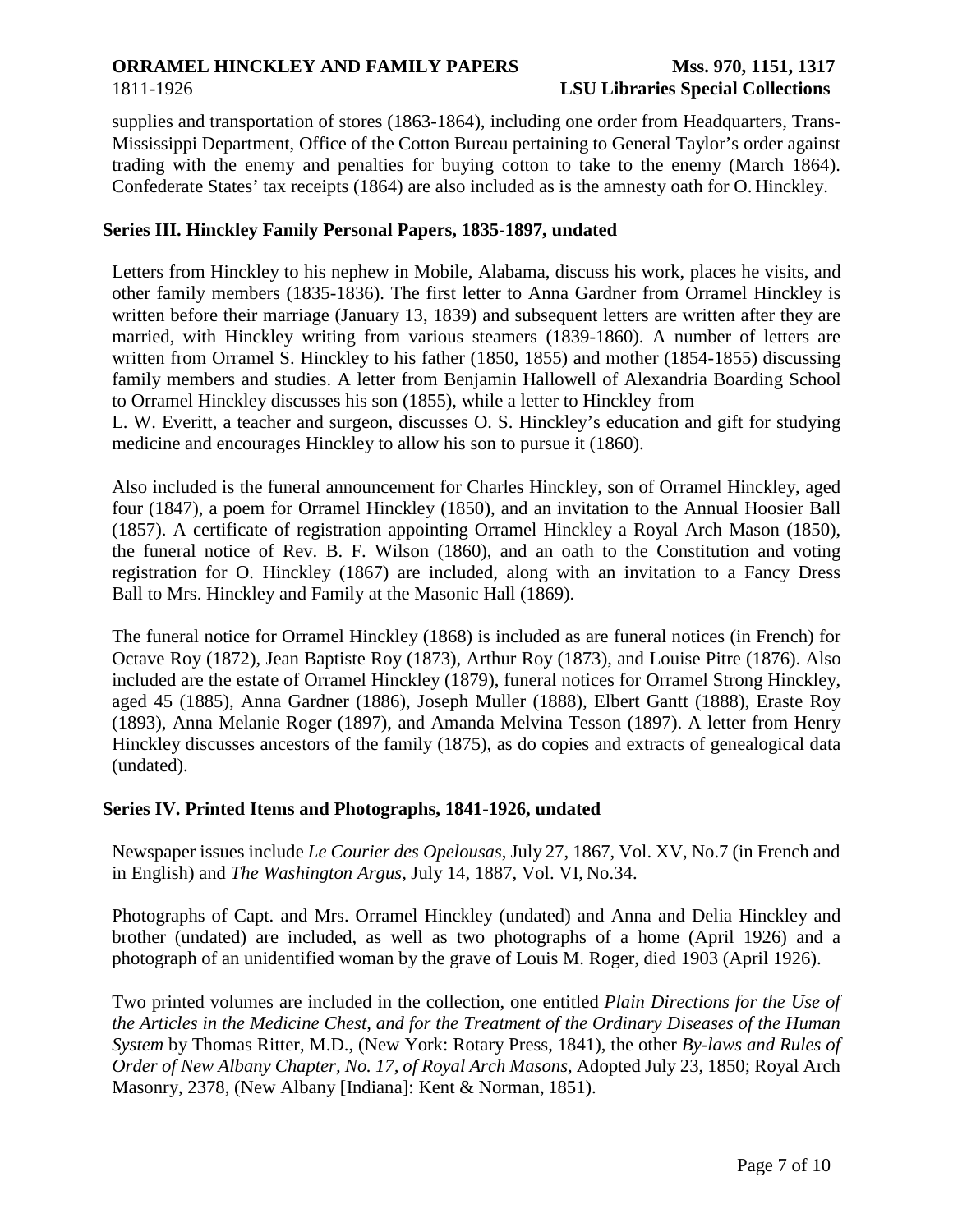#### **ORRAMEL HINCKLEY AND FAMILY PAPERS** 1811-1926

## **Series V. Manuscript Volumes, 1835-1883, undated**

Vol. 1: Cashbook (1853-1859) Orders, memoranda, list of slaves belonging to estate of Mary Gardner

Vol. 2: Cashbook (1854-1855) Cash debits and credits; on cover of volume is Steamboat *Anna*, owners in account with T. L. Hogan

Vol. 3: Cashbook (1854-1855) List of accounts due steamer *A. W. Glaze*

Vol. 4: Cashbook (1858-1859, 1863) Statement or balance sheet (copies) for steamer *Aline* for trips 3-15; listing accounts for freight, passage, wood, stores, wages, expenses, prior gain and total gain

Vol. 5: Cashbook (1860) Account of Ohio Insurance Company with O. Hinckley

Vol. 6: Cashbook (1863) Listing crew, expenses, and cash paid for work for barges

Vol. 7: Cashbook (1880-1883) Receipts for tuition; list of students A. C. Hinckley

Vol. 8: Cashbook (undated) Accounts listed alphabetically

Vol. 9: Cashbook (undated) Receipts and expenses for flatboat *Robert E. Lee*, Road and Bridge, O. S. Hinckley and James Powers

Vol. 10: Diary (1841) Washington, St. Landry Parish (few entries)

Vol. 11: Ledger (1835-1849)

Vol. 12: Ledger (1849)

Vol. 13: Notebook (circa 1855) Class exercise book for Trigonometry, names of students attending Alexandria Boarding School, copies of poems and original poems by Orramel S. Hinckley, Washington, St. Landry Parish

Vol. 14: Notebook (1874) Class exercise book apparently for accounting, A. C. Hinckley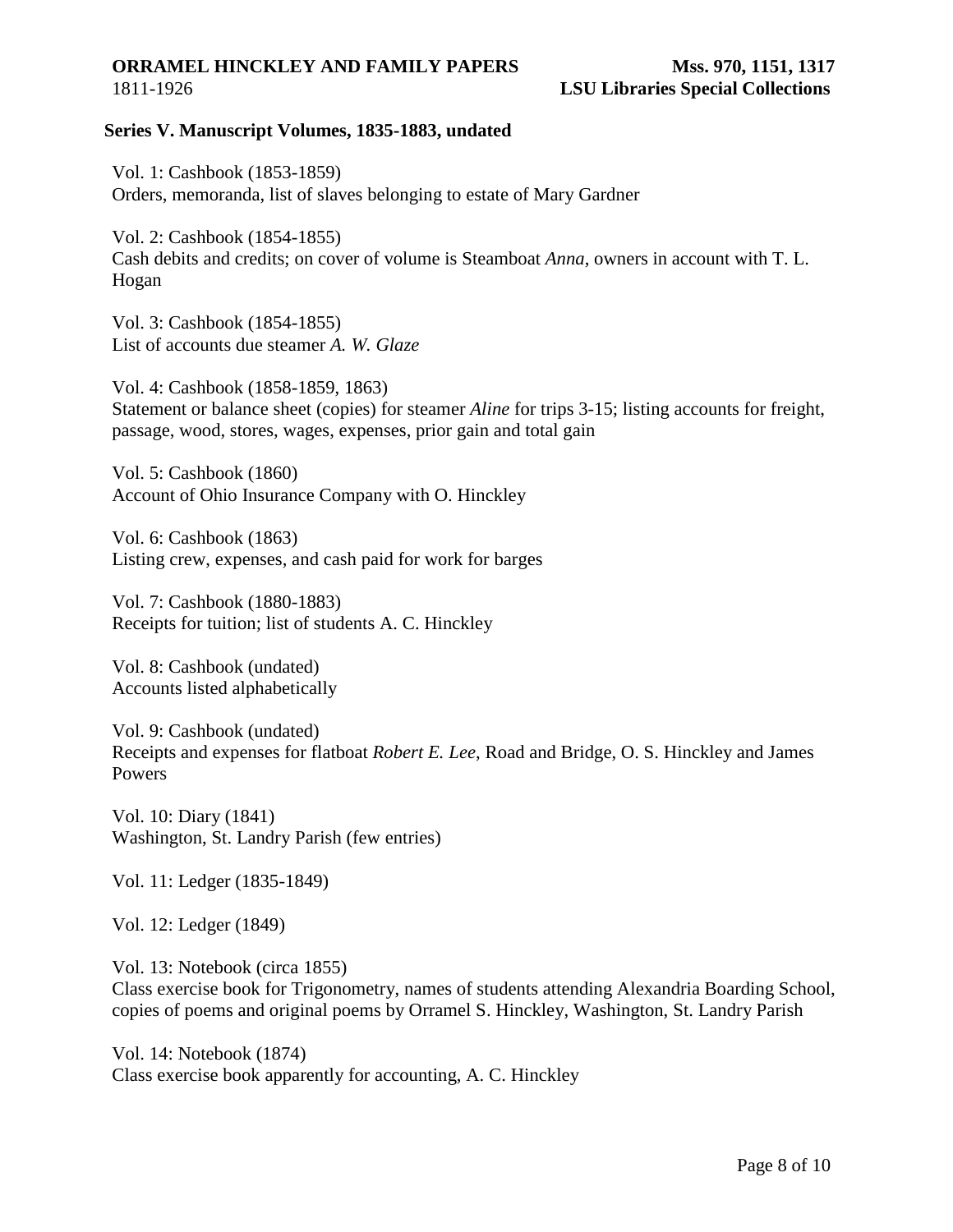# **ORRAMEL HINCKLEY AND FAMILY PAPERS**

<span id="page-8-0"></span>1811-1926

## **INDEX TERMS**

|  |  |  | A. W. Glaze (Steamer) |
|--|--|--|-----------------------|
|--|--|--|-----------------------|

Account books.

Alexandria Boarding School.

*Aline* (Steamer)

*Anna* (Steamboat)

Cashbooks.

Confederate States of America. Army--Supplies and stores.

Confederate States of America. Army--Transportation.

Gardner, Anna Hawley, 1824-1886.

Gardner, Thomas, 1787-1844.

Hides and skins--Louisiana.

Hinckley, Orramel Strong, 1840-1885.

Louisiana--History--Civil War, 1861-1865.

Norton, Asa, 1769-1815.

Poems.

Saint Landry Parish (La.)--History.

Shipmasters--Louisiana.

Steamboats--Louisiana.

Tanning--Louisiana.